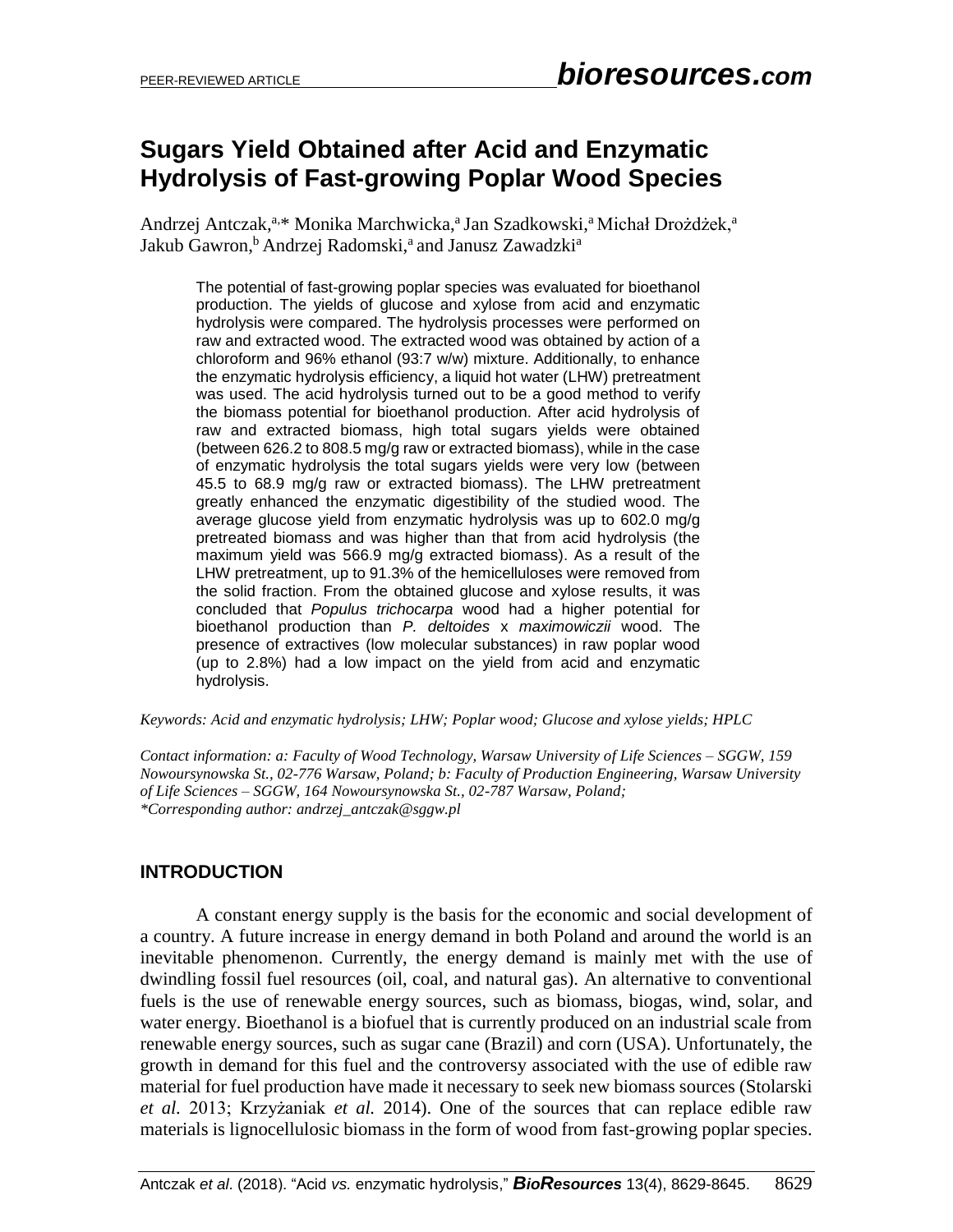Fast-growing poplars are characterized by a high biomass yield (usually 6T/ha·year to 12 T/ha·year, and 13 T/ha·year to 18 T/ha·year for special species) (Labrecque and Teodorescu 2005; Sannigrahi *et al.* 2010). Additionally, these poplar species can tolerate unfavorable environmental conditions, are suitable for plantations, and can be used for the reclamation of industrial areas. An important aspect during bioethanol production is the chemical composition of the biomass. Poplar wood is characterized by a high content of valuable polysaccharides, such as cellulose (44% to 52%) (Pettersen 1984) and glucuronoxylan (15% to 23%) (Willför *et al.* 2005). These polysaccharides are a source of simple sugars that can be obtained by enzymatic or acid hydrolysis and can be converted into bioethanol through fermentation.

Acid hydrolysis, a method that is well known and has been used on an industrial scale, was used in this study, in addition to the enzymatic hydrolysis process (Harris and Beglinger 1946; Wyman 1999). Acid hydrolysis, in this paper, was based on a laboratory method optimized and adapted for poplar wood, which allowed for the control of the sugars content from the beginning stages of tree growth (Antczak *et al.* 2012, 2014). Moreover, this method allowed for the assessment of the suitability of different biomass types (wood, bark, or leaves) for the production of bioethanol (Antczak *et al.* 2016). Generally, the enzymatic hydrolysis process can be regarded as advantageous compared to the acid hydrolysis process. The most important advantages of enzymatic hydrolysis include a higher process efficiency and the use of non-corrosive and milder conditions, and biodegradable and non-toxic reagents (Taherzadeh and Karimi 2007b; Verardi *et al.* 2012). Unfortunately, a cost-effective technology has not yet been developed for obtaining bioethanol from wood on an industrial scale. The main reasons for this are a high enzyme prices and problems related to the optimization of the speed and efficiency of enzymatic hydrolysis and fermentation processes (El-Naggar *et al.* 2014; Achinas and Euverink 2016; Álvarez *et al.* 2016). Additionally, an appropriate pretreatment of the lignocellulosic feedstock is necessary for a high yield from enzymatic hydrolysis (Taherzadeh and Karimi 2007b; Verardi *et al.* 2012; El-Naggar *et al.* 2014). A pretreatment step should overcome the recalcitrant structure of lignocellulosic biomass. An effective pretreatment method allows enzymes to have easier access to polysaccharides by removing lignin, increasing the porosity of biomass and decreasing the degree of cellulose crystallinity. Among the available pretreatment methods, the most common are physical (especially milling) and physicochemical (steam explosion, ammonia fiber expansion, and liquid hot water pretreatment), and are supported by chemical methods (action by oxidizing substances, acids, or bases) (Kumar *et al.* 2009; Zheng *et al.* 2009; Alvira *et al.* 2010; Marchwicka *et al.* 2015).

In recent years, the liquid hot water (LHW) process has often been tested as a pretreatment (Li *et al.* 2014; Michelin and Teixeira 2016; Li *et al.* 2017; Imman *et al.* 2018). The LHW process involves using liquid water at a high temperature and pressure to break up the lignocellulosic complex. The temperatures used usually range from 160 °C to 240  $\degree$ C, and the residence times range from a few minutes to an hour. In the LHW process, similar to steam explosion, the autohydrolysis of raw materials proceeds quickly. However, in contrast with steam explosion, the LHW process does not have a rapid decompression stage. The most important effect of the LHW process is to dissolve hemicelluloses (in the liquid fraction) and separate them from the solid fraction. Because of this treatment, the solid fraction is less contaminated with inhibitors, which would have lowered the hydrolysis and fermentation efficiencies. The hemicelluloses and products of their decomposition (oligosaccharides) in the liquid fraction can also be taken into account in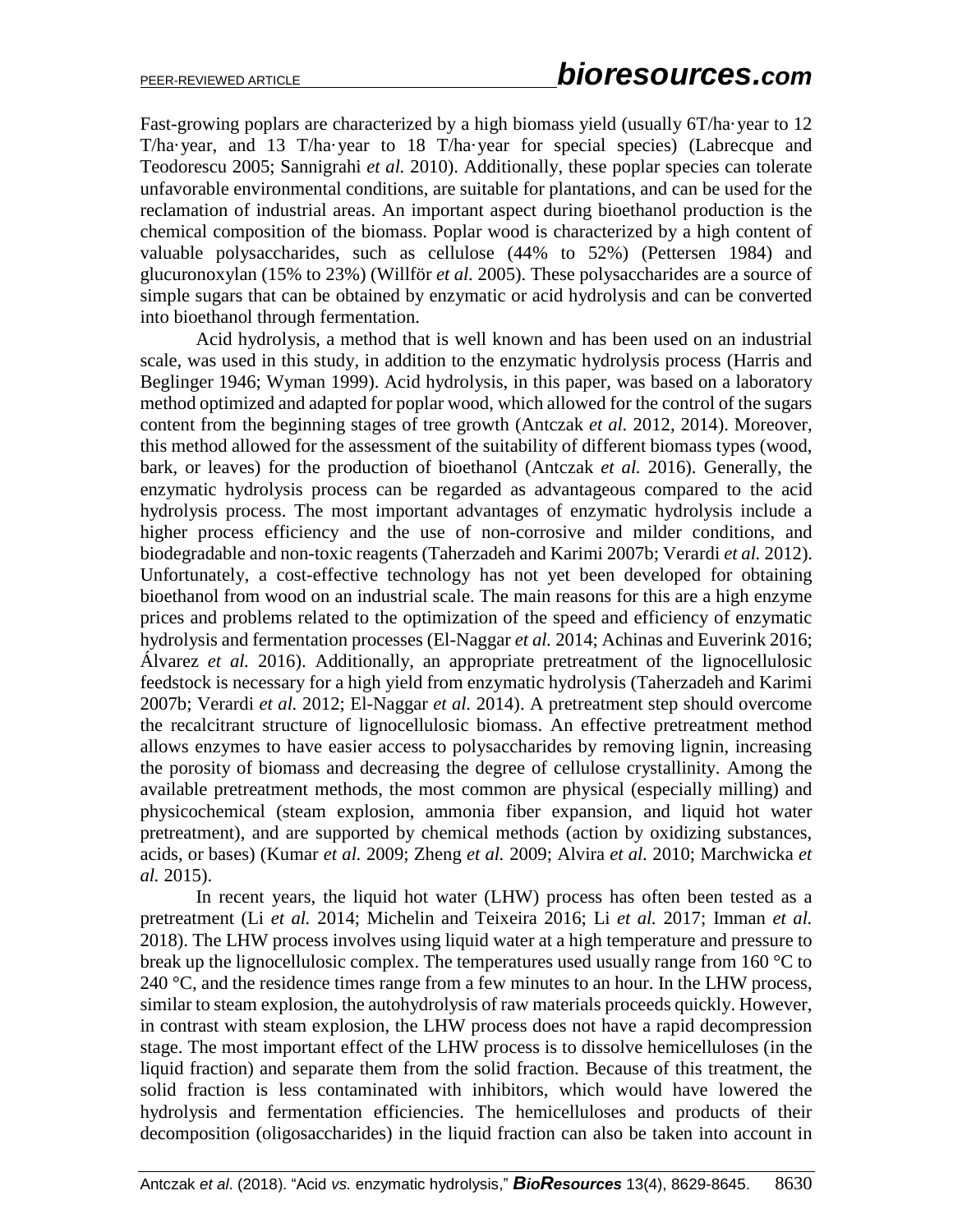bioethanol production technology (Sreenath *et al.* 1999; Gírio *et al.* 2010). Another interesting application for these substances are production of xylitol, furfural, or lactic acid (Gullón *et al.* 2012; Luo *et al.* 2018). These applications are even more important due to the fact that currently there are no suitable microorganisms that would effectively produce bioethanol from pentoses on an industrial scale.

Another problem, concerning production of bioethanol that is still poorly studied is the presence of extractives in lignocellulosic biomass. Compounds such as tannins, fatty acids, phenolic acids, glycosides, and sterols are substances that are found in poplar biomass and can affect the hydrolysis and fermentation processes even in small amounts (Luo *et al.* 2002; Fengel and Wegener 2003; Szadkowska *et al.* 2016). There are only a few publications in the literature that have studied the influence of extractives on the hydrolysis yield (Thammasouk *et al.* 1997; Tamaki and Mazza 2010; Li *et al*. 2016; Smit and Huijgen 2017).

Unfortunately, these publications did not study the use of wood from fast-growing poplar species. Therefore, in this paper, the acid and enzymatic hydrolysis processes were performed on raw and extracted materials from poplar species. Special varieties of fastgrowing poplar species (*Populus deltoides* x *maximowczii* and *P. trichocarpa*), distinguished by their high content of polysaccharides, were selected for this study. The utilized poplar species are a valuable source of glucose and xylose, *i.e.*, simple sugars that are important in bioethanol production. From scientific and practical points of view, the use of fast-growing poplar species is interesting and worthy of attention.

### **EXPERIMENTAL**

### **Materials**

Debarked wood from fast-growing poplar species (*P. deltoides* x *maximowiczii* and *P. trichocarpa* Torr. and A. Gray ex Hook) was used in this study. The wood came from the experimental field at Wolica, Department of Genetics, Plant Breeding and Biotechnology, Faculty of Horticulture, Biotechnology, and Landscape Architecture at Warsaw University of Life Sciences. The tree ages were 2.5 years, 4 years, and 5 years. The chemical composition of the studied poplar wood is shown in Table 1.

The poplar wood was ground into sawdust (size fraction below 0.43 mm). Then, the obtained raw material was divided into two parts. One part was extracted in a Soxhlet apparatus according to the NREL (National Renewable Energy Laboratory) procedure (Sluiter *et al.* 2008b) using a mixture of chloroform and 96% ethanol (93:7 w/w) for 10 h. This solvent was used because it is better at dissolving polar and non-polar low molecular substances (such as tannins, fatty acids, phenolic acids, glycosides and sterols), which are present in poplar wood, compared to ethanol alone. Moreover, this solvent is nonflammable and less toxic than benzene, which was formerly used to wood extraction (Antczak *et al*. 2006). Prepared in this way, the raw and extracted wood were subjected to the acid and enzymatic hydrolysis processes. Additionally, the second part of the size reduced raw wood (5-year-old *P. deltoides* x *maximowiczii* and *P. trichocarpa*) was pretreated using the LHW process before enzymatic hydrolysis. All of the chemical substances were of analytical grade and purchased from Chempur (Piekary Śląskie, Poland).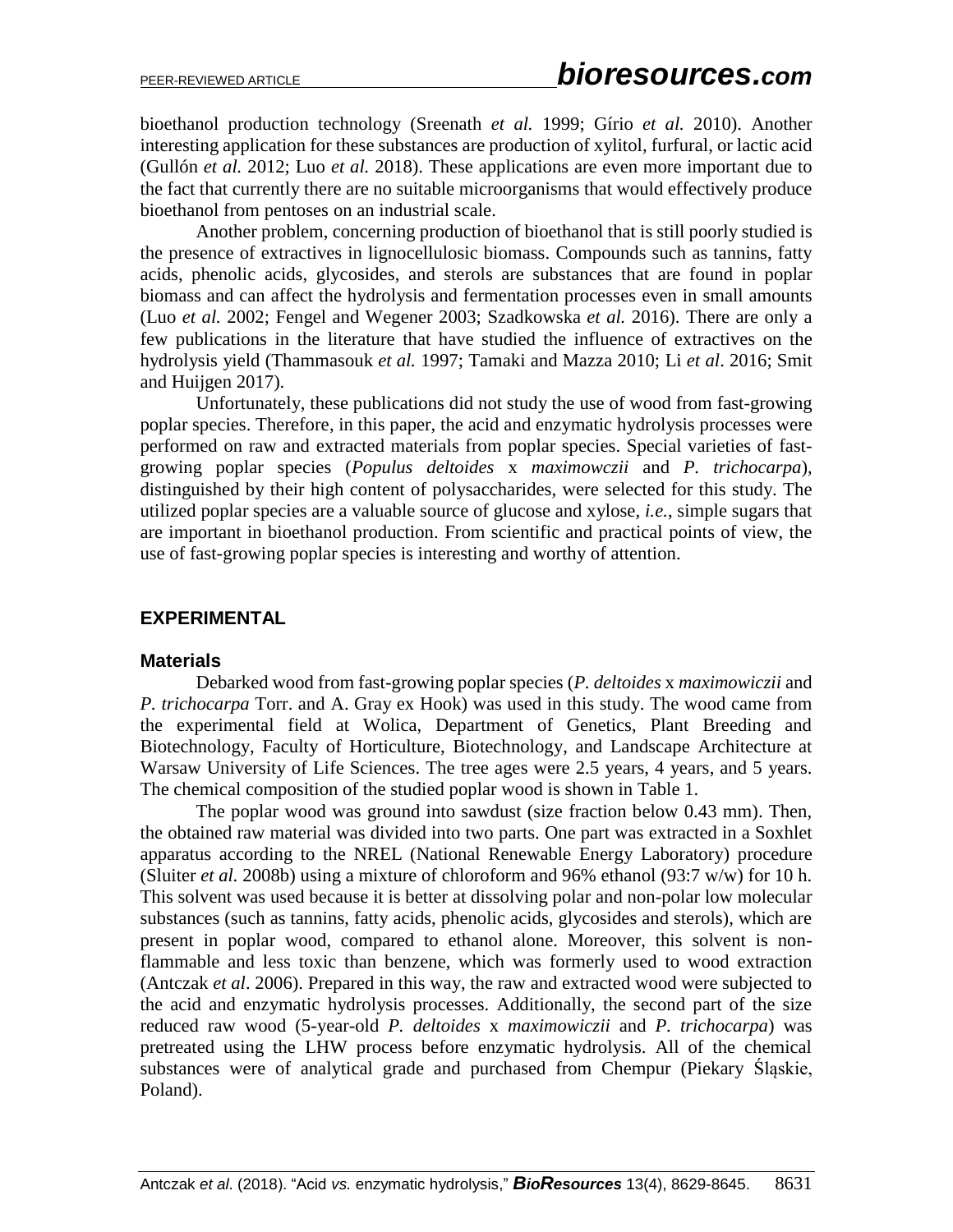| <b>Chemical Composition</b><br>(% )                                                                                        |                   | P. deltoides x maximowiczii |                | P. trichocarpa |                |                |  |  |  |  |
|----------------------------------------------------------------------------------------------------------------------------|-------------------|-----------------------------|----------------|----------------|----------------|----------------|--|--|--|--|
|                                                                                                                            | Tree Age (years)  |                             |                |                |                |                |  |  |  |  |
|                                                                                                                            | 2.5               | 4                           | 5              | 2.5            | 4              | 5              |  |  |  |  |
| Absolute moisture of<br>the raw wood (drying<br>and weighing<br>method); Krutul<br>(2002); Sluiter et al.<br>(2008a)       | $5.0 \pm 0.3$     | $6.2 \pm 0.3$               | $5.1 \pm 0.3$  | $4.3 \pm 0.3$  | $5.3 \pm 0.2$  | $7.8 \pm 0.3$  |  |  |  |  |
| Absolute moisture of<br>the extracted wood<br>(drying and weighing<br>method); Krutul<br>(2002); Sluiter et al.<br>(2008a) | n.d.              | $8.2 \pm 0.1$               | n.d.           | n.d.           | $8.7 \pm 0.1$  | n.d.           |  |  |  |  |
| Extractives (mixture of<br>chloroform and<br>ethanol 93:7 w/w);<br>Antczak et al. (2006);<br>Sluiter et al. (2008b)        | $2.6 \pm 0.2$     | $2.8 \pm 0.1$               | $2.3 \pm 0.2$  | $1.7 \pm 0.3$  | $1.5 \pm 0.3$  | $1.5 \pm 0.3$  |  |  |  |  |
| Lignin (acetyl bromide<br>method); Johnson et<br>al. (1961); liyama and<br><b>Wallis (1988)</b>                            | $19.7 \pm$<br>0.7 | $19.9 \pm 0.5$              | $20.7 \pm 0.6$ | $19.9 \pm 0.5$ | $19.1 \pm 0.3$ | $20.1 \pm 0.5$ |  |  |  |  |
| Cellulose* (Kürschner-<br>Hoffer method);<br>Saeman et al. (1954);<br>Krutul (2002)                                        | $51.2 \pm$<br>0.4 | $51.4 \pm 0.2$              | $51.6 \pm 0.3$ | $52.0 \pm 0.4$ | $52.8 \pm 0.2$ | $53.0 \pm 0.2$ |  |  |  |  |
| Holocellulose*<br>(sodium chlorite<br>method); Wise et al.<br>(1946)                                                       | $82.1 \pm$<br>0.3 | $82.7 \pm 0.5$              | $83.5 \pm 0.1$ | $85.4 \pm 0.2$ | $85.5 \pm 0.5$ | $86.4 \pm 0.5$ |  |  |  |  |
| Hemicelluloses*<br>(calculated as the<br>difference between<br>the holocellulose and<br>cellulose contents)                | 30.9              | 31.3                        | 31.9           | 33.4           | 32.7           | 33.4           |  |  |  |  |

| Table 1. Chemical Composition of the Studied Poplar Wood |  |
|----------------------------------------------------------|--|
|----------------------------------------------------------|--|

\*Results should be treated only in an approximate and comparative way, as the methods used did not allow for completely pure substances to be obtained; n.d. – Not determined; the errors  $(\pm)$ refer to standard deviations – at least three replications were done to obtain the average values.

### **Methods**

### *Acid hydrolysis*

The acid hydrolysis process was done on the raw and extracted wood (fraction below 0.43 mm) that was previously dried to a constant weight in a vacuum drier at 60 °C and a pressure of 0.4 kPa. Sulfuric acid (72%) was used for acid hydrolysis, and the process was done in accordance with the developed procedure for poplar wood described by Antczak *et al*. (2012, 2014). The weighed samples (about 100 mg) were placed in a pearshaped flasks with a capacity of 50 mL, to which 1 mL of sulfuric acid at a concentration of 72% was added and were tightly closed with a stopper. Next, the samples were heated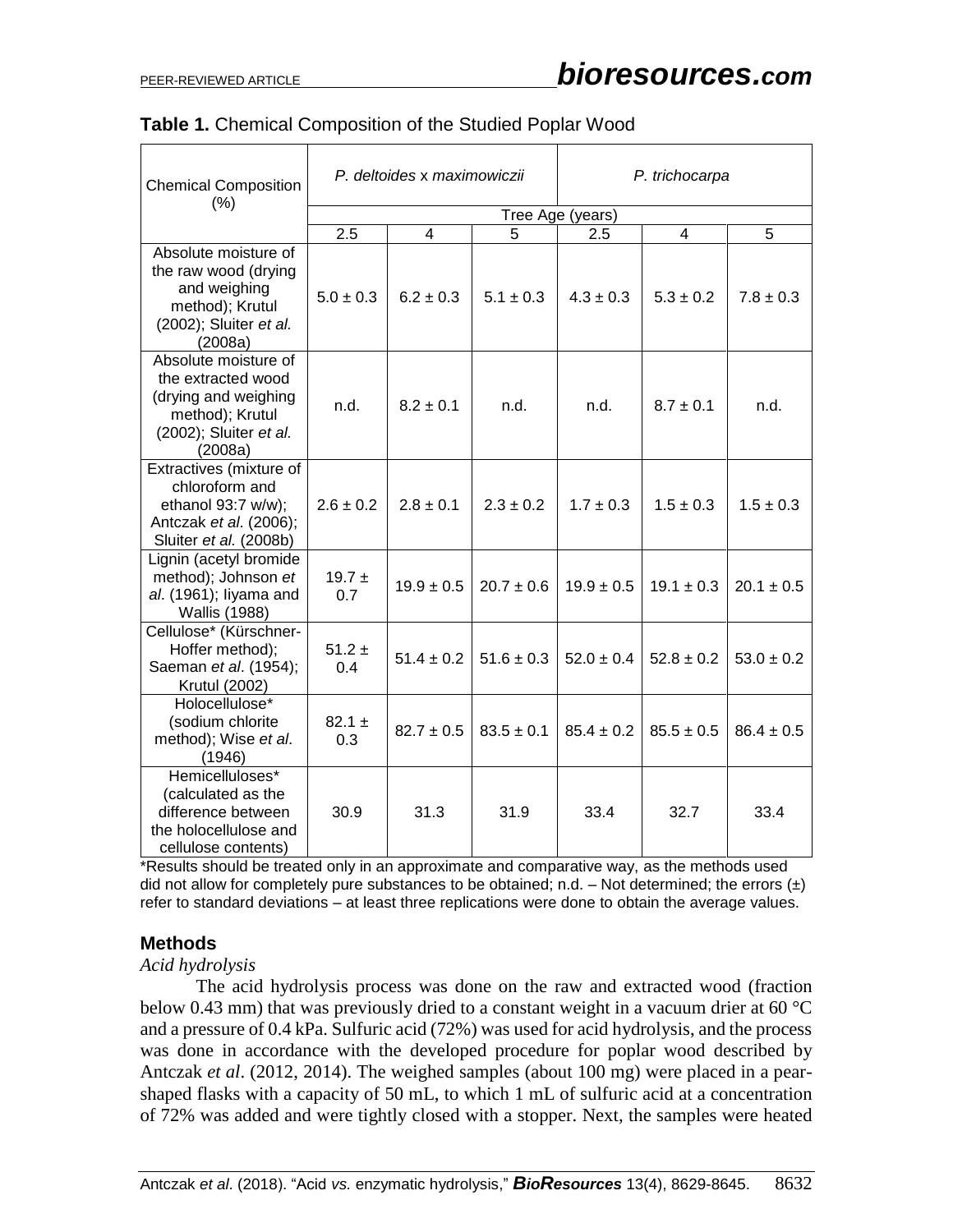in a water bath at 30  $\degree$ C during 1 h. After cooling to room temperature, 28 mL of distilled water was added into each of them. Then the samples were subjected to heating at a higher temperature (120 °C) under reflux for 3 h in an oil bath. Subsequently, the samples were cooled to room temperature and filtered through a Schott G3 filter. During this time, the flasks and filters were washed with 8 mL of distilled water (twice). The collected filtrates were quantitatively transferred to beakers with a volume of 150 mL. Afterwards, 1 mL of 0.05 M sodium azide solution was added, and the samples were neutralized with sodium carbonate to pH about 5. After the neutralization step, the samples were subjected to a concentration process using a vacuum evaporator (Rotavapor R-215, Büchi, Flawil, Switzerland). The concentrated hydrolysates were quantitatively transferred by using of distilled water into a volumetric flasks with a volume of 25 mL. The sugars results of glucose and xylose in the supernatant were analyzed by high-performance liquid chromatography (HPLC). All of the acid hydrolysis tests were done fourfold, and standard deviations were calculated.

### *Enzymatic hydrolysis*

The enzymatic hydrolysis process was performed on the raw and extracted wood that had a known moisture content (Table 1). Cellic CTec2 enzyme (mixture of cellulases, β-glucosidases, and hemicellulases) (Novozymes, Bagsvaerd, Denmark) was used for enzymatic hydrolysis. The activity of enzyme was 129 FPU/mL, as measured with Whatman No.1 filter paper according to the NREL method (Adney and Baker 1996). The samples of poplar wood were weighed in sealed screw-capped test tubes with a volume of 10 mL. The cellulose concentration in the solution subjected to hydrolysis was 1% w/w. Then, 5 mL of a 0.1-M citrate buffer solution at a pH of 4.8 was added to each sample. Next, 0.1 mL of a 2% solution of sodium azide was added to each sample to prevent the growth of microorganisms during hydrolysis. The addition of distilled water was calculated so that that the total volume of the solution was 10 mL. Water was added to each sample before the enzyme addition. Subsequently, 0.333 mL of the 25% v/v Cellic CTec2 enzyme solution was added to each sample (0.1 g of enzyme per 0.1 g of cellulose). Finally, the test tubes were screwed tightly, and the samples were hydrolyzed for 72 h using a mixer (RM-2M, Elmi company, Calabasas, CA, USA) at a rotational speed of 25 rpm placed in a laboratory drier set to a temperature of 50  $^{\circ}$ C. After hydrolysis, the collected samples were stored in a freezer at -20 °C. The sugars results of glucose and xylose contents in the supernatant were analyzed by HPLC. All of the enzymatic hydrolysis tests were done in triplicate and single standard deviations were calculated.

### *LHW pretreatment*

The LHW pretreatment process was performed on the size reduced (fraction below 0.43 mm) raw wood of 5-year-old *P. deltoides* x *maximowiczii* and *P. trichocarpa*). The pretreatment process was conducted in a stainless-steel reactor with a total volume of 250 mL. Before the LHW process, the raw wood (approximately 20g) was saturated with distilled water (200 mL) using a magnetic stirrer at 75 °C for 20 min. The saturation of wood with water at elevated temperature causes quick swelling of the material, which increases the effectiveness of the pretreatment process. Afterwards, the material and water were quantitatively transferred to the reactor, which was supplemented with distilled water to reach a total volume of 250 mL. The ratio of solid to liquid was 1:12.5. The pretreatment temperatures were 160 °C, 175 °C, 190 °C, and 205 °C. The residence time was 15 min. After the LHW process, the reactor was cooled by quenching it in a bath containing a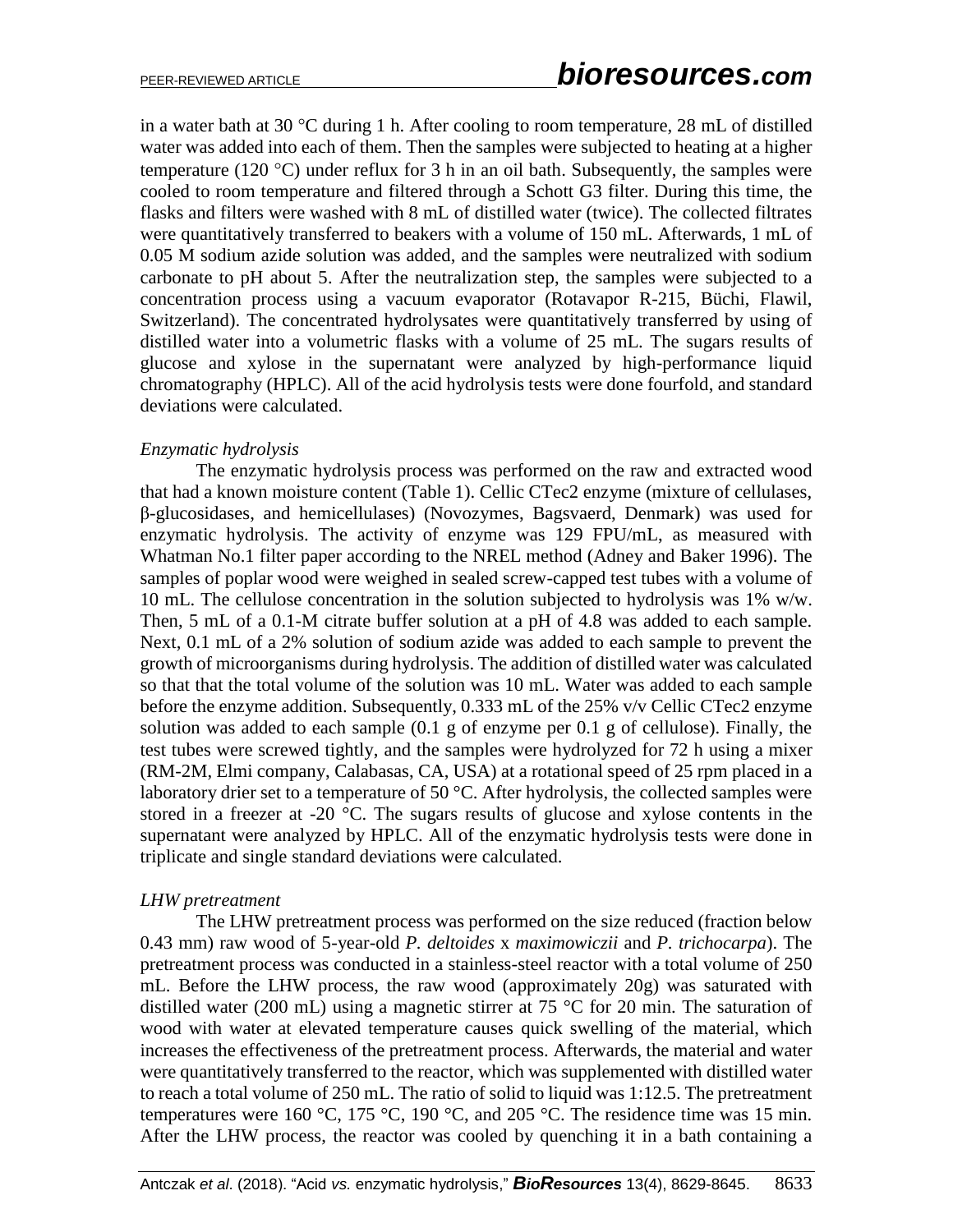mixture of ice and sodium chloride until the end of the reaction. The next day, the residual solid and pretreated liquor were separated through filtration with a Büchner funnel. The residual solid was washed with distilled water until a neutral pH was achieved, and then stored at 6 °C for enzymatic hydrolysis processing. Two pretreatment processes were performed at a given temperature. Then, the obtained washed residual solids from a given temperature were mixed, and the enzymatic hydrolysis process was performed according to the procedure described previously.

### *HPLC analysis*

Before the chromatographic analysis, the samples were thawed and brought to room temperature. Subsequently, after enzymatic hydrolysis of the samples, they were denatured with heat for 15 min at 95  $\degree$ C in a water bath. Then, the samples were centrifuged for 10 min on a laboratory centrifuge at 12000 rpm after the acid and enzymatic hydrolysis processes. Finally, each sample was filtered using a nylon syringe filter with a porosity of 0.2 μm.

The analysis of the sugars results after hydrolysis was performed using a HPLC system (LC-20AD, Shimadzu, Kyoto, Japan), which was equipped with a differential refractive detector (RID-10A, Shimadzu, Kyoto, Japan), pump (LC-20AD, Shimadzu, Kyoto, Japan), degasser (DGU-20A, Shimadzu, Kyoto, Japan), oven (CTO-20A, Shimadzu, Kyoto, Japan), and controller (CBM-20A, Shimadzu, Kyoto, Japan). The chromatographic data was processed using the LC Solution v.1.21 SP1 software (Shimadzu, Kyoto, Japan). The HPLC analysis conditions varied and depended on the hydrolysis process. For the samples that underwent acid hydrolysis, the conditions were as follows:

- Acetonitrile: water ratio of  $80:20 \, (v/v)$  as the eluent,
- Column Genore Cosmosil Sugar-D (250 mm ×4.60 mm, Nacalai Tesque, Kyoto, Japan) connected with a guard column,
- Oven temperature of 50  $\degree$ C,
- Flow rate of  $2 \text{ mL/min}$ ,
- Injection volume of 20  $\mu$ L.

For the samples that underwent enzymatic hydrolysis, the conditions of the HPLC analysis were as follows:

- Re-distilled water as the eluent,
- Column RHM-Monosaccharide (300 mm  $\times$  7.80 mm, Rezex, Torrance, USA) connected with a guard column,
- Oven temperature of 80  $\degree$ C,
- Flow rate of 0.6 mL/min,
- Injection volume of  $20 \mu L$ .

The sugars contents and yields after hydrolysis were determined based on the previously developed calibration curves (Antczak *et al*. 2014) or tests which were done in this work under the conditions described above.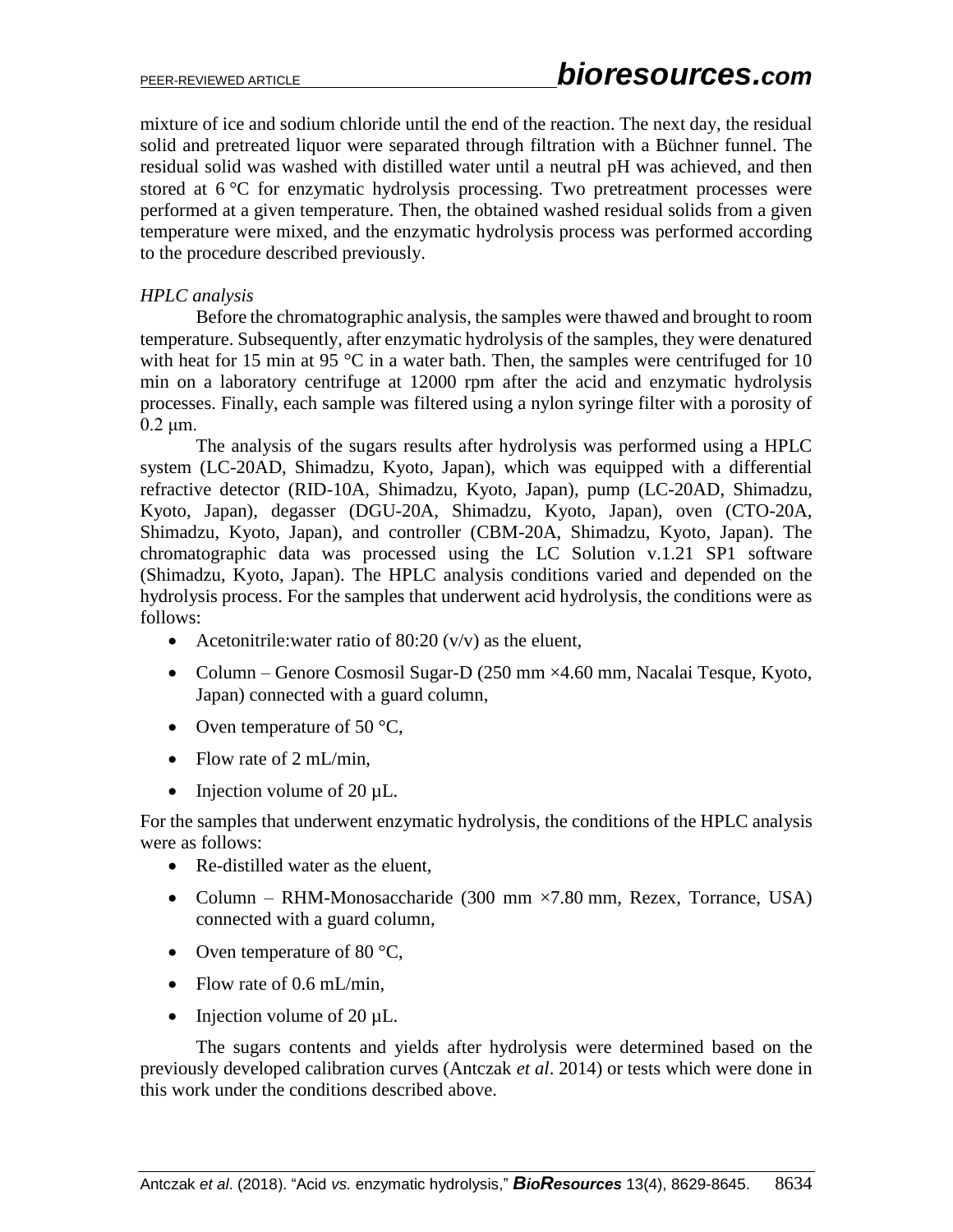### **RESULTS AND DISCUSSION**

#### **Acid versus Enzymatic Hydrolysis of Raw or Extracted Biomass**

To study the potential of fast-growing poplar species for the production of bioethanol, acid and enzymatic hydrolysis were performed. The resulting sugars contents and yields are presented in Figs. 1 and 2. Comparing the results, it was observed that the average glucose yield obtained from acid hydrolysis in all cases, regardless of the poplar species, was over 10 times higher than that from enzymatic hydrolysis. The average glucose yield after acid hydrolysis was between 473.9 to 566.9 mg/g raw or extracted biomass; whereas, after enzymatic hydrolysis was between 35.4 to 45.9 mg/g raw or extracted biomass. In turn, the average xylose yield obtained from acid hydrolysis was between 152.3 to 241.6 mg/g raw or extracted biomass, whereas after enzymatic hydrolysis was between 10.1 to 23.0 mg/g raw or extracted biomass. The results presented in this work are consistent with literature data obtained for different hardwoods. Uçar and Balaban (2003) used 77% sulfuric acid in hydrolysis process and obtained glucose content between 48.8% to 52.2%, whereas for xylose the content was between 14.5% to 20.6%.





Acid hydrolysis turned out to be a good method to verify the biomass potential for bioethanol production. After acid hydrolysis of raw and extracted biomass, high sugars yields were obtained, while in the case of enzymatic hydrolysis the sugars yields were very low. These results show, as was noted in the introduction, that an appropriate pretreatment step is necessary for a high yields of enzymatic hydrolysis. Confirmation of this essential statement are a results presented in other publication (Antczak *et al.* 2018), where analogous poplar biomass was used. In order to enhance enzymatic digestibility of poplar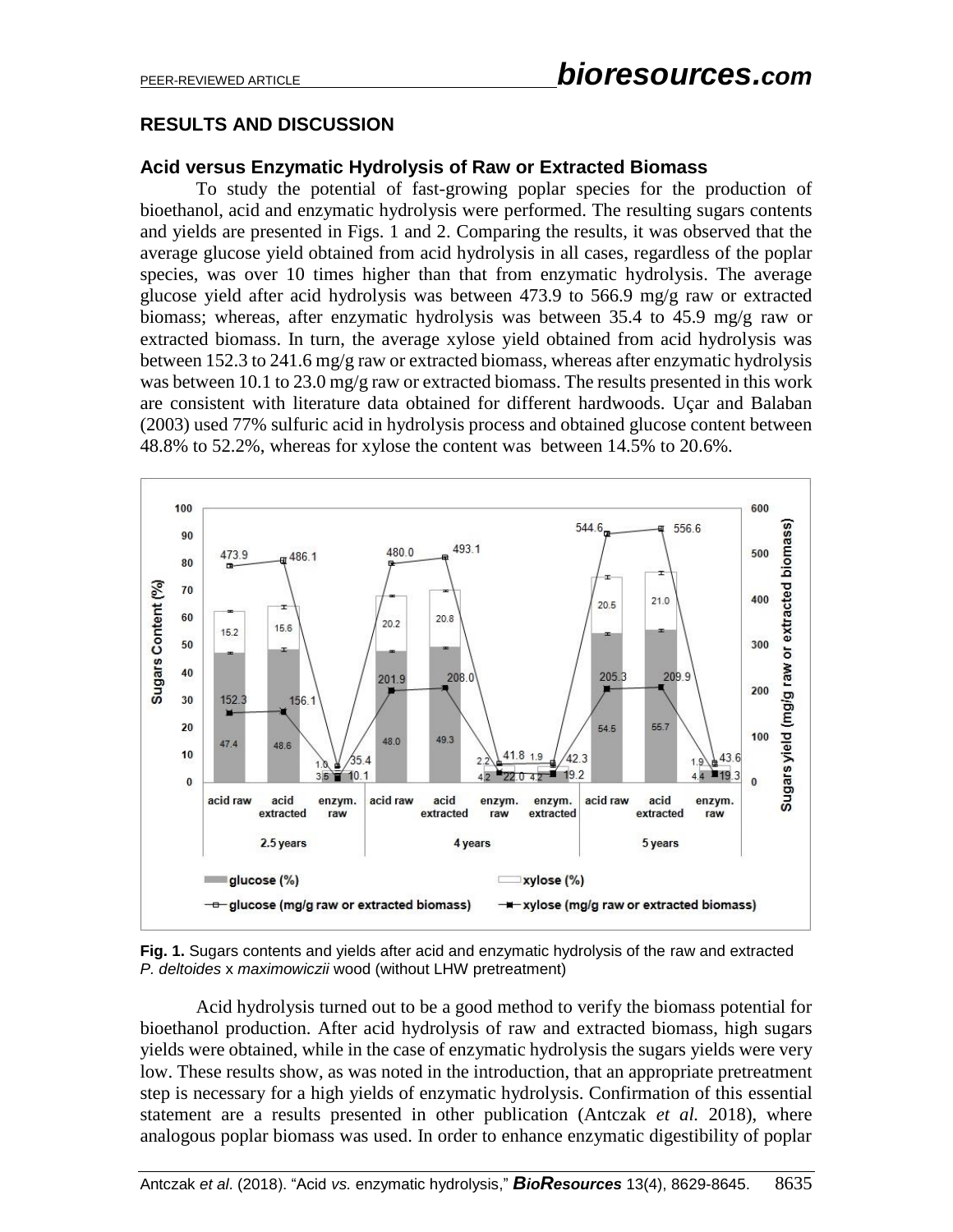wood the Kraft pulping method was used. The alkaline pretreatment caused significant increase of sugars contents. After enzymatic hydrolysis of alkaline pretreated wood, the average glucose content was in the range 58.2% to 71.9% and for xylose between 15.8% and 18.8%. In publication Xu *et al.* (2011) a different chemical substances (sulfuric acid, sodium hydroxide and lime) were used in pretreatment step to enhance effectiveness of enzymatic hydrolysis of switchgrass and coastal Bermuda grass. The best method turned out to be lime pretreatment. At optimal enzyme loadings the maximum total sugars yield for switchgrass was 433.0 mg/g raw biomass, but for coastal Bermuda grass it was 429.7 mg/g raw biomass.



**Fig. 2.** Sugars contents and yields after acid and enzymatic hydrolysis of the raw and extracted *P. trichocarpa* wood (without LHW pretreatment)

The main disadvantage of acid hydrolysis method, especially important in bioethanol production technology, is partial degradation of sugars and formation of byproducts, which inhibit bioethanol production in fermentation step. The most studied inhibitors are furfural, 5-hydroxymethylfurfural (HMF), acetic acid, formic acid, and levulinic acid (Jӧnsson *et al.* 2013). In order to minimize the formation of the inhibitors, dilute-acid hydrolysis is done in two or more stages. In the first stage, which is carried out under mild conditions, hemicelluloses are converted to monosaccharides. In the second stage, the residual solid (mainly cellulose) under more severe conditions, is hydrolyzed (Harris *et al.* 1984). Another very important factor, which will determine profitability of whole process of bioethanol production, especially on an industrial scale, is the cost aspect. The acid hydrolysis is an expensive process because it requires very expensive apparatus, which is made of special alloys or ceramics. Moreover, when sulfuric acid is used, large amounts of gypsum are produced in neutralization step. In addition the recovery of acid is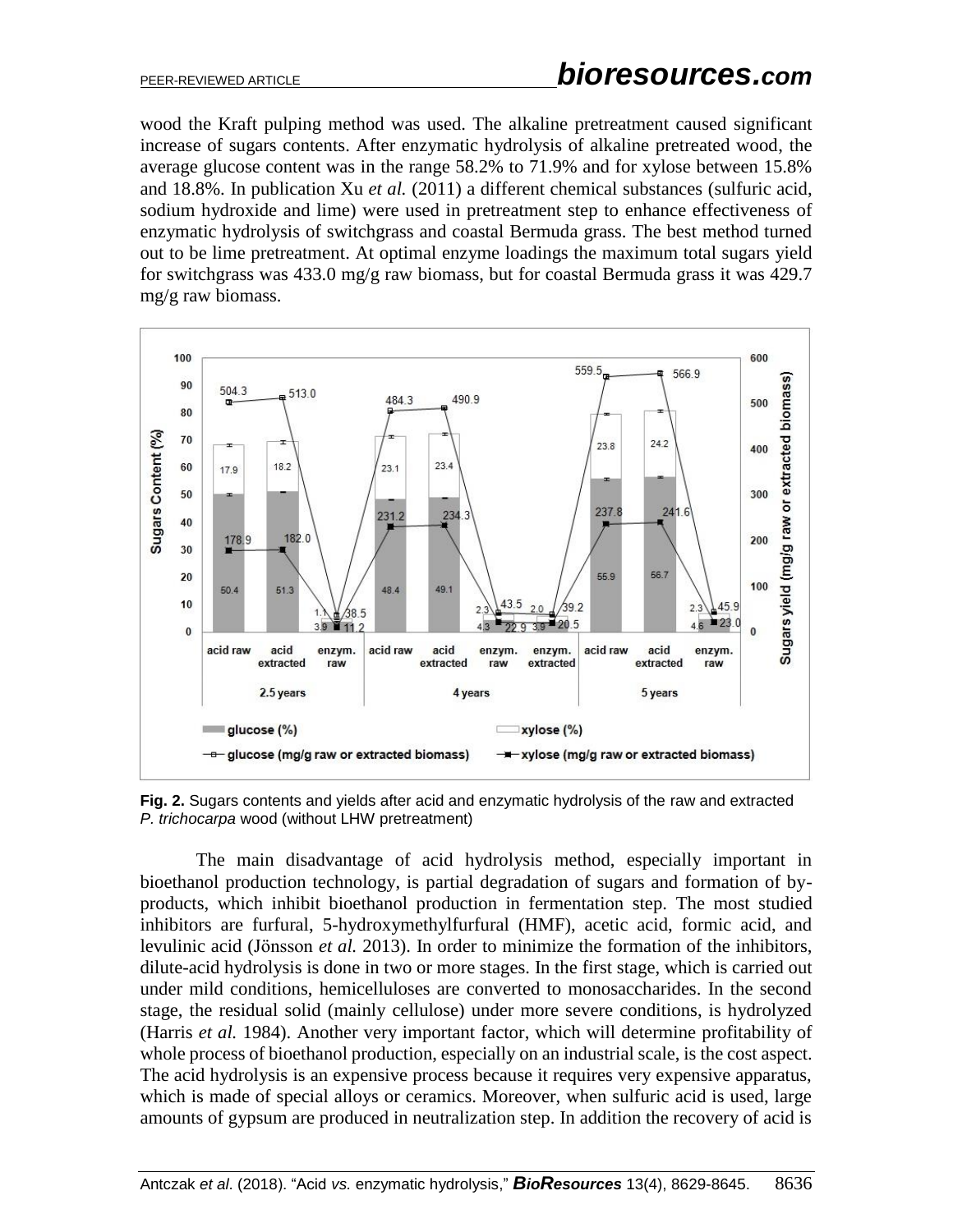an energy consuming process (Taherzadeh and Karimi 2007a). Despite the above disadvantages, using acids in hydrolysis process is still of interest. A Dutch research group elaborated a process called "Biosulfurol", which has low overall cost of bioethanol production (van Groenestijn *et al.* 2006). In turn, Arkenol Inc. and Masada Resource Group (American companies) developed the concentrated acid hydrolysis processes, which in principle could be made economically viable and ready for commercial implementation (www.arkenol.com; www.masada.com).

In view of the above problems, it is currently believed that enzymatic hydrolysis will be the most cost-effective hydrolysis process in the future. The great hopes associated with enzymatic hydrolysis are due to several important advantages of this process, which concern both economic and ecological aspects. First, the enzymatic hydrolysis is carried out under mild, non-corrosive conditions; hence, the cost of the apparatus is much smaller. Second, the enzymatic hydrolysis process uses environmentally friendly and non-toxic chemicals. Moreover, it is possible to obtain a very high yields of enzymatic hydrolysis (close to 100%), which is difficult to achieve in acid hydrolysis process (Taherzadeh and Karimi 2007b). Despite the above advantages, the enzymatic hydrolysis process has its own problems. The main drawbacks of enzymatic hydrolysis are a long time of processing, a need for material pretreatment, and high enzyme prices. Fortunately, in recent years, the costs of enzymes have been gradually decreasing. Progress also has been achieved in the optimization of the enzymatic hydrolysis process. Thus, there is a good chance that a costeffective bioethanol production technology based on enzymatic hydrolysis will eventually be developed and implemented on an industrial scale.

### **Influence of a Tree Age and Wood Chemical Composition**

Based on the results presented in Figs. 1 and 2, it can be concluded that, the acid hydrolysis process efficiency increased remarkably with the tree age. Generally, the highest sugars yield was obtained from the 5-year-old poplar wood, and the lowest was from the 2.5-year-old wood. The relationships described above were related to the chemical composition of the wood (Table 1). The results that are presented in Table 1 indicated that the cellulose and hemicelluloses contents increased with the tree age. Similar observations were confirmed in earlier publication (Antczak *et al.* 2014). In these studies the acid hydrolysis process was used for *P. deltoides* x *maximowiczii* wood (0.5-year-old) and *P. alba* L. wood (30-year-old). It turned out that glucose content after acid hydrolysis was higher for *P. alba* L. wood than for *P. deltoides* x *maximowiczii* wood. In this case, the results were also connected with the tree age and chemical composition of the wood. The average cellulose content in 30-year-old *P. alba* L. wood was 44.0%, whereas in 0.5-yearold *P. deltoides* x *maximowiczii* wood it was 40.0% only. Also if we compare the results shown in Table 1, it is apparent that the *P. trichocarpa* wood contained more polysaccharides (by approximately 3%) than the *P. deltoides* x *maximowiczii* wood, which explained the higher hydrolysis efficiency. Analogous results were reported in another publication on the acid hydrolysis of wood, bark, and leaves from a previously described poplar species (Antczak *et al.* 2016). Regardless of the biomass tested, the hydrolysis efficiency was always higher for the *P. trichocarpa* raw material. On the basis of the obtained results, it was concluded that the *P. trichocarpa* wood had a higher potential for bioethanol production than the *P. deltoides* x *maximowiczii* wood.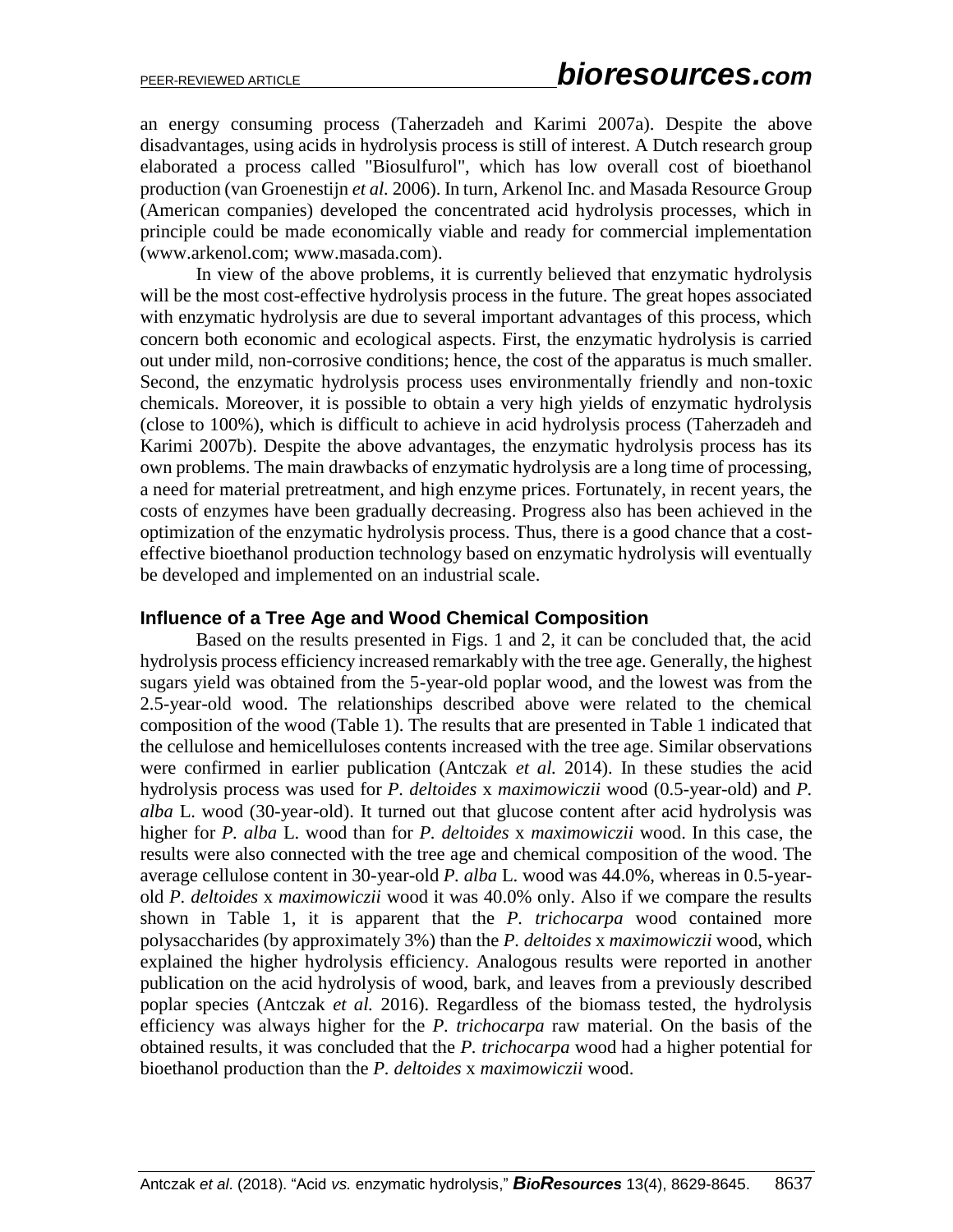### **Influence of Extractives**

Another aspect studied in this publication was the influence of extractives on the yields from the hydrolysis processes. As was mentioned in the introduction, compounds such as tannins, fatty acids, phenolic acids, glycosides, and sterols are extractives that are found in poplar biomass and can affect the hydrolysis or fermentation processes. Figures 1 and 2 show that the presence of extractives had a low impact on the acid hydrolysis yield. The average total sugars content obtained from the extracted wood (biomass treated a mixture of chloroform and 96% ethanol) was higher than that from the raw wood by approximately 1.5%. Higher differences (up to 12%) in the sugars content were observed in earlier studies using a weaker acid (trifluoroacetic acid) on *P. alba* wood (Antczak *et al.* 2014). When a stronger acid (sulfuric acid) was used, the extractives did not have such a large impact on the hydrolysis yield. During enzymatic hydrolysis, the removal of extractives was less important than during acid hydrolysis. The obtained average total sugars contents after enzymatic hydrolysis of the raw and extracted wood were at a similar level (approximately 6%). Additionally, the minor influence of the extractives on the hydrolysis yield was likely because of the low content of these substances in the studied wood (Table 1). Confirmation of this statement can be found in results presented by Li *et al.* (2016), who used as a feedstock the corn stover biomass which was consisted of a high content of extractives. Extractives-free corn stover presented higher cellulose enzymatic digestibility than raw corn stover after the same LHW pretreatment conditions. A total of 87.3% of cellulose was digested in extractives-free corn stover, compared to 71.0% in raw corn stover, after pretreatment at 200 °C for 20 min. Probably, some extractives could condense on corn stover after LHW pretreatment, which hinders cellulose hydrolysis.

### **Influence of LHW Pretreatment**

To enhance the enzymatic hydrolysis efficiency, the LHW pretreatment process was used. The LHW pretreatment process was performed at different temperatures on the raw 5-year-old *P. deltoides* x *maximowiczii* and *P. trichocarpa* wood. The results of the glucose and xylose contents and yields are presented in Fig. 3.

Figures 1, 2, and 3 show that the LHW pretreatment process greatly enhanced the enzymatic hydrolysis efficiency. The improvement in the obtained glucose yield was particularly noticeable. The average glucose yield after enzymatic hydrolysis of the pretreated wood was between 382 to 602 mg/g pretreated biomass and was higher than that from acid hydrolysis. The xylose yield was low (between 18.9 to 74.8 mg/g pretreated biomass) and gradually decreased with the LHW process temperature. Similar observations were found by other researchers (Imman *et al.* 2013, 2018), who studied the influence of LHW pretreatment on enzymatic digestibility of agricultural residues. The raw biomass of corncobs was relatively resistant to enzymatic hydrolysis resulting in a low total sugars yield (41.3 mg/g pretreated biomass). Increasing pretreatment temperature and time led to higher sugars yield from enzymatic hydrolysis of the solid residues. The highest glucose yield of 794.1 mg/g was obtained using LHW pretreatment at 160  $\degree$ C for 10 min. In a case of pentoses (xylose and arabinose), the yield was between 37.2 and 67.8 mg/g pretreated biomass. Using the data from Tables 1 and 2, it was calculated that up to 91.3% of the hemicelluloses were removed from the solid fraction. This observation was consistent with the literature findings and the most important effect of the LHW process, namely dissolving hemicelluloses (especially xylans) and obtaining a solid fraction that is less contaminated by inhibitors (Kim *et al.* 2009; Lu *et al.* 2012; Li *et al.* 2014, 2017).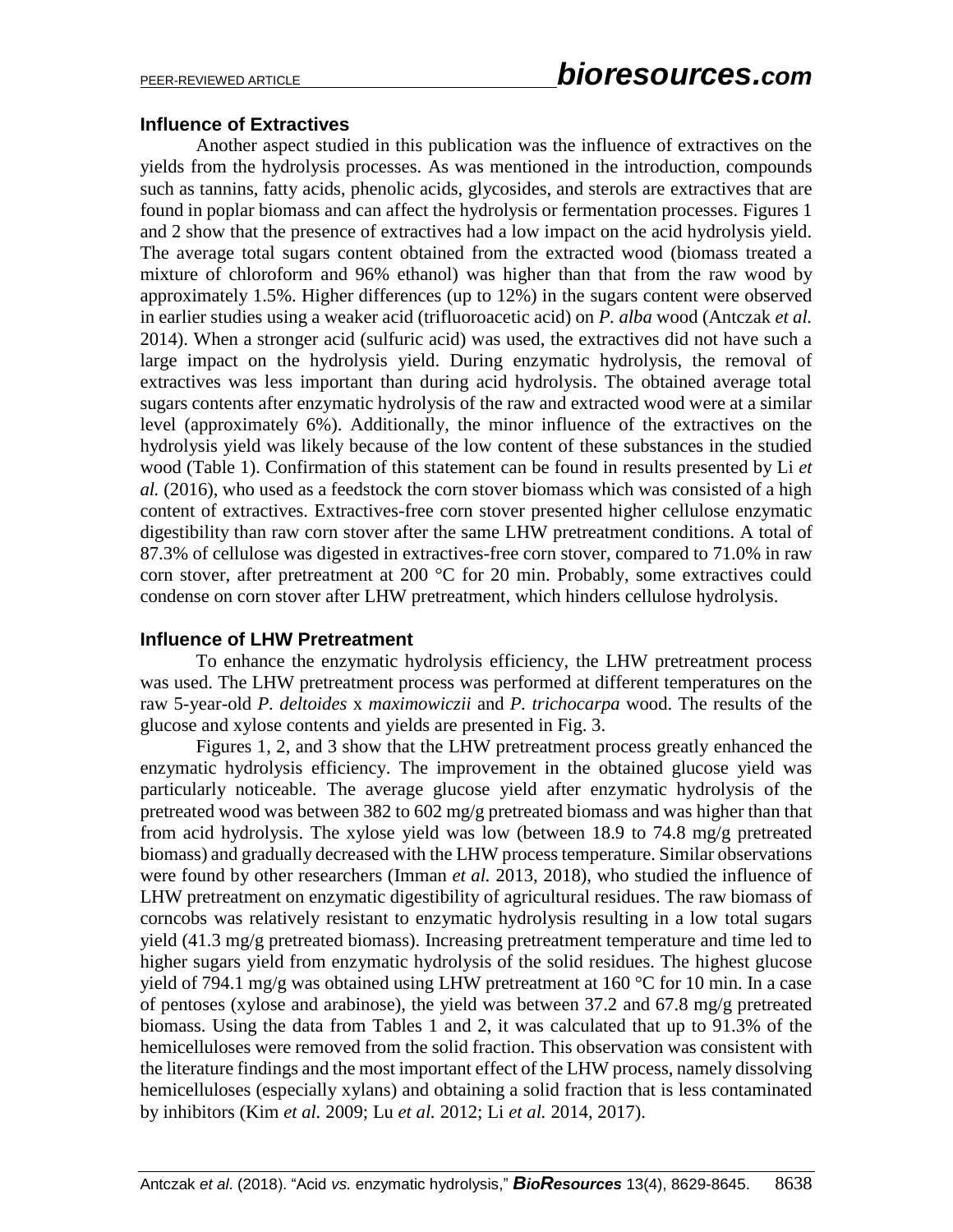

**Fig. 3.** Sugars contents and yields after enzymatic hydrolysis of the LHW-pretreated 5-year-old *P. deltoides* x *maximowiczii* and *P. trichocarpa* raw woods

Additionally, based on the results that are shown in Fig. 3, it was concluded that the sugars yield depended on the poplar species. The *P. deltoides* x *maximowiczii* wood was more recalcitrant than the *P. trichocarpa* wood. In the case of the *P. trichocarpa* wood, the highest average glucose yield (602.0 mg/g pretreated biomass) was achieved with the wood pretreated at 175 °C. In contrast, for the *P. deltoides* x *maximowiczii* wood, the highest average glucose yield (591.5 mg/g pretreated biomass) was obtained at 205 °C.

The results of the glucose yield for the material that was pretreated at 190 °C were the most surprising (Fig. 3). One of the explanations of the obtained results may be the hypothesis that the drastic decrease in this sugar yield could be probably caused by a condensation reactions of lignin and cellulose. A confirmation of this phenomenon was seen in the results presented in Tables 2 and 3. Tables 2 and 3 show that the Klason lignin content gradually increased with the LHW process temperature. The highest average content of Klason lignin was achieved at 190 °C; likewise, under the same conditions, the average holocellulose and cellulose contents were the lowest. The temperature increase (up to 205 °C) probably caused the breakdown of the lignocellulosic complex, which resulted in a decrease in the Klason lignin content and an increase in the holocellulose and cellulose contents. This facilitated the enzymatic hydrolysis of the cellulose, which resulted in a higher glucose yield. Similar findings were observed in other studies. Lu *et al.* (2016) found that oxidization and condensation reactions occurred with lignin during the LHW pretreatment process. The condensation reactions may have increased the formation of high-molecular-weight lignin, which contributed to the decreased enzymatic hydrolysis efficiency for cellulose.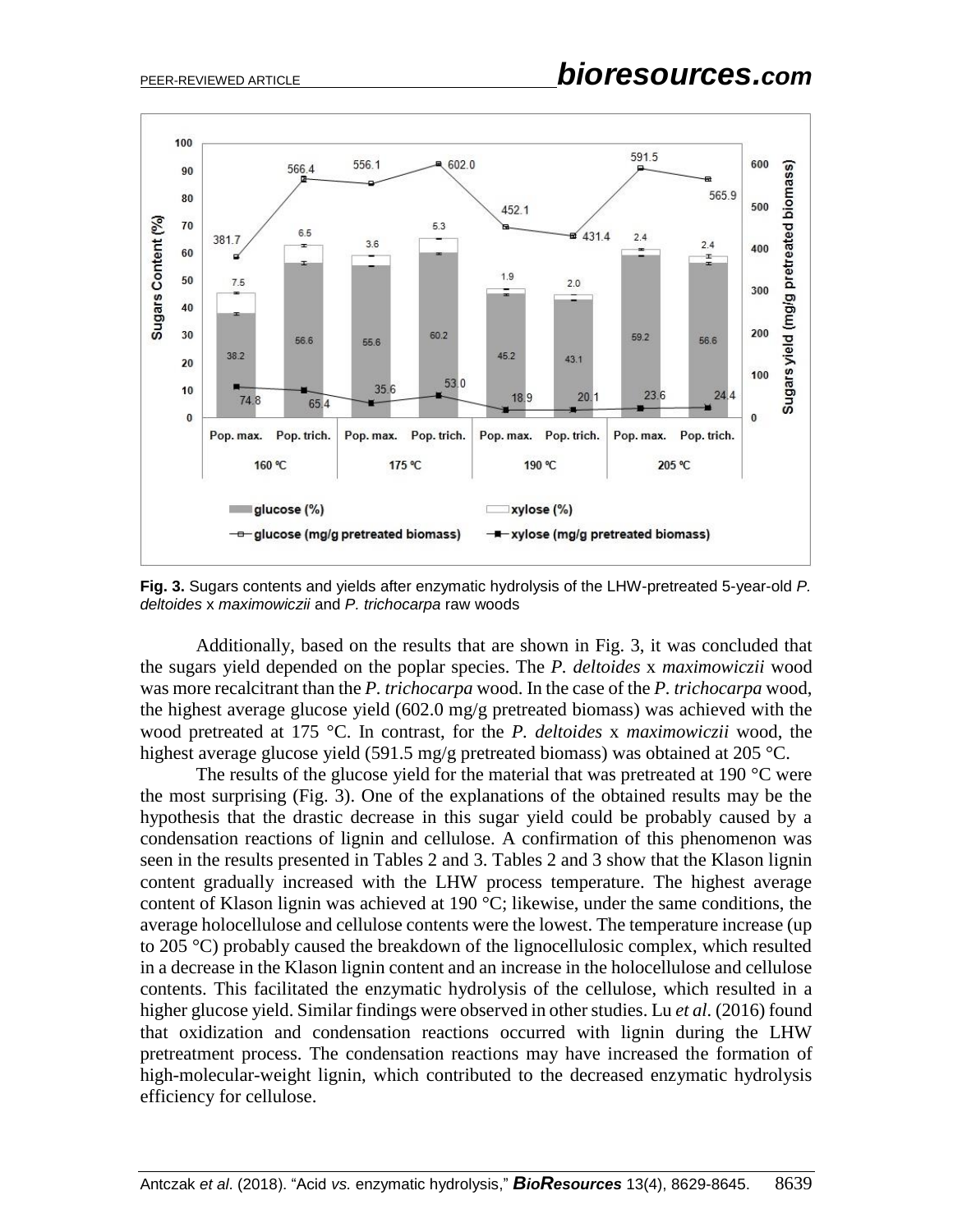| Table 2. Chemical Composition of the Washed Residual Solid Obtained from the |  |  |
|------------------------------------------------------------------------------|--|--|
| 5-year-old P. deltoides x maximowiczii Wood after the LHW Pretreatment       |  |  |

| <b>Chemical Composition</b><br>$(\% )$                                                                   | P. deltoides x maximowiczii   |                |                |                |  |  |  |  |
|----------------------------------------------------------------------------------------------------------|-------------------------------|----------------|----------------|----------------|--|--|--|--|
|                                                                                                          | LHW Temperature $(^{\circ}C)$ |                |                |                |  |  |  |  |
|                                                                                                          | 160                           | 175            | 190            | 205            |  |  |  |  |
| Extractives (mixture of                                                                                  |                               |                |                |                |  |  |  |  |
| chloroform and ethanol 93:7                                                                              | $10.7 \pm 0.1$                | $16.2 \pm 0.1$ | $18.2 \pm 0.3$ | $20.6 \pm 0.1$ |  |  |  |  |
| W(W)                                                                                                     |                               |                |                |                |  |  |  |  |
| Acid insoluble lignin* (Klason                                                                           |                               |                |                |                |  |  |  |  |
| lignin); TAPPI T222 om-02                                                                                | $25.1 \pm 0.1$                | $28.6 \pm 0.3$ | $37.6 \pm 0.4$ | $25.8 \pm 0.1$ |  |  |  |  |
| (2006)                                                                                                   |                               |                |                |                |  |  |  |  |
| Acid soluble lignin                                                                                      |                               |                |                |                |  |  |  |  |
| (spectrophotometric method);                                                                             | $1.0 \pm 0.1$                 | $1.1 \pm 0.0$  | $0.3 \pm 0.0$  | $0.3 \pm 0.0$  |  |  |  |  |
| TAPPI UM 250 (1985)                                                                                      |                               |                |                |                |  |  |  |  |
| Cellulose* (Kürschner-Hoffer<br>method)                                                                  | $62.5 \pm 0.2$                | $68.2 \pm 0.4$ | $61.2 \pm 0.3$ | $73.4 \pm 0.3$ |  |  |  |  |
| Holocellulose* (sodium chlorite                                                                          |                               |                |                |                |  |  |  |  |
| method)                                                                                                  | $72.6 \pm 0.5$                | $74.2 \pm 0.6$ | $66.5 \pm 0.4$ | $77.6 \pm 0.1$ |  |  |  |  |
| Hemicelluloses* (calculated as<br>the difference between the<br>holocellulose and cellulose<br>contents) | 10.1                          | 6.0            | 5.3            | 4.2            |  |  |  |  |

\* Results should be treated only in an approximate and comparative way, as the methods used did not allow for completely pure substances to be obtained; the errors  $(\pm)$  refer to standard deviations – at least three replications were done to obtain the average values.

|  |  | <b>Table 3.</b> Chemical Composition of the Washed Residual Solid Obtained from the |  |  |  |  |  |
|--|--|-------------------------------------------------------------------------------------|--|--|--|--|--|
|  |  | 5-year-old P. trichocarpa Wood after the LHW Pretreatment                           |  |  |  |  |  |

| <b>Chemical Composition</b><br>$(\% )$                                                                   | P. trichocarpa       |                |                |                |  |  |  |  |
|----------------------------------------------------------------------------------------------------------|----------------------|----------------|----------------|----------------|--|--|--|--|
|                                                                                                          | LHW Temperature (°C) |                |                |                |  |  |  |  |
|                                                                                                          | 160                  | 175            | 190            | 205            |  |  |  |  |
| Extractives (mixture of<br>chloroform and ethanol 93:7<br>w/w                                            | $15.2 \pm 0.0$       | $17.4 \pm 0.3$ | $20.7 \pm 0.2$ | $23.2 \pm 0.4$ |  |  |  |  |
| Acid insoluble lignin* (Klason<br>lignin)                                                                | $20.6 \pm 0.1$       | $21.8 \pm 0.2$ | $52.7 \pm 0.6$ | $29.6 \pm 0.1$ |  |  |  |  |
| Acid soluble lignin<br>(spectrophotometric method)                                                       | $0.7 \pm 0.1$        | $0.8 \pm 0.0$  | $0.3 \pm 0.0$  | $0.3 \pm 0.0$  |  |  |  |  |
| Cellulose* (Kürschner-Hoffer<br>method)                                                                  | $67.7 \pm 0.1$       | $71.1 \pm 0.2$ | $48.1 \pm 0.1$ | $69.8 \pm 0.1$ |  |  |  |  |
| Holocellulose* (sodium chlorite<br>method)                                                               | $75.4 \pm 0.2$       | $77.6 \pm 0.2$ | $51.5 \pm 0.2$ | $72.7 \pm 0.3$ |  |  |  |  |
| Hemicelluloses* (calculated as<br>the difference between the<br>holocellulose and cellulose<br>contents) | 7.7                  | 6.5            | 3.4            | 2.9            |  |  |  |  |

\* Results should be treated only in an approximate and comparative way, as the methods used did not allow for completely pure substances to be obtained; the errors  $(\pm)$  refer to standard deviations – at least three replications were done to obtain the average values.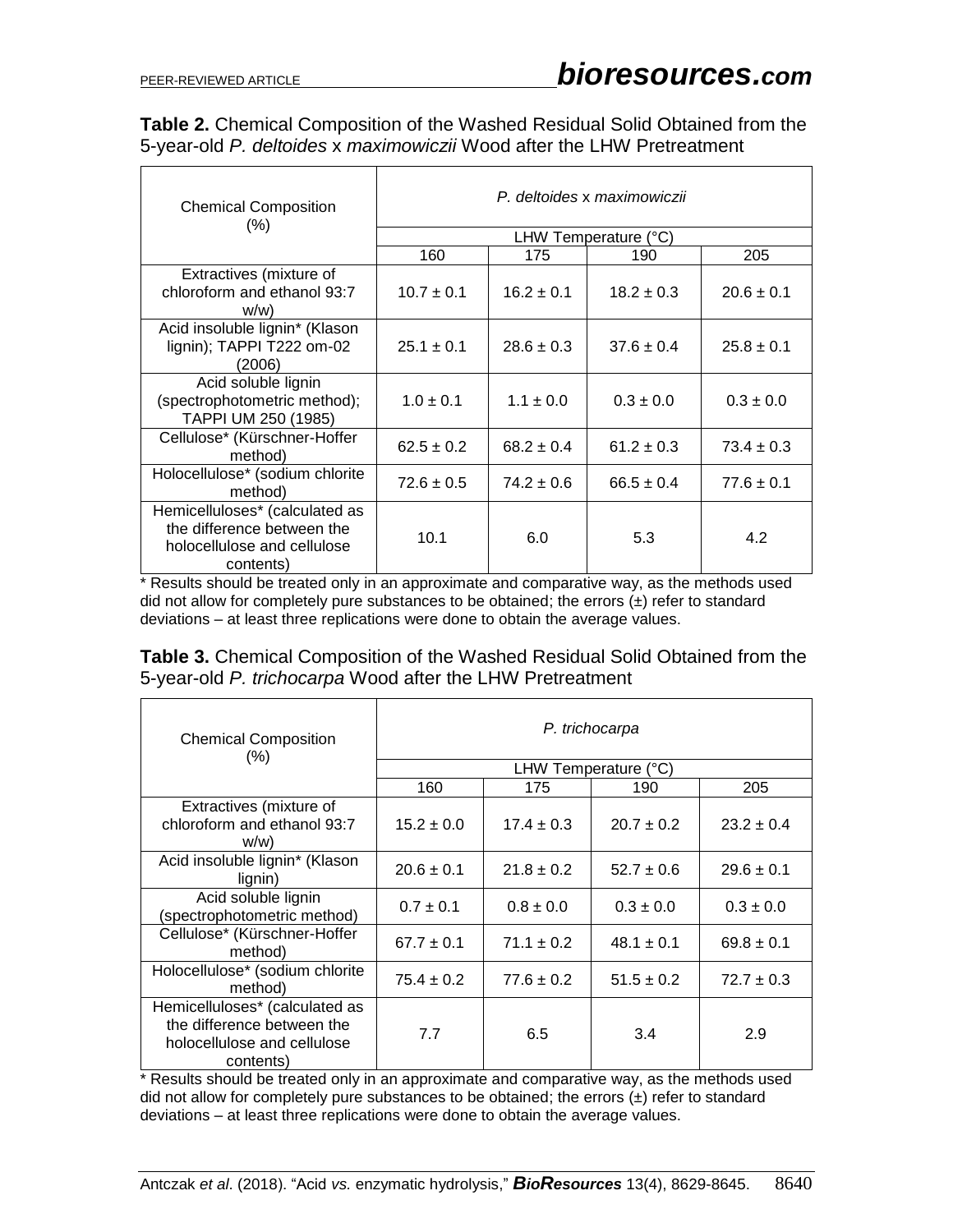Ko *et al.* (2015) observed that the LHW process caused an increase in the lignin glass transition temperature. This change in the glass transition temperature also suggested that condensation reactions of the lignin molecules occurred during pretreatment, which inhibited the enzymatic hydrolysis process. Another very important factor influencing the efficiency of enzymatic hydrolysis is crystallinity. An increase of crystallinity was reported in various biomasses pretreated by LHW (Imman *et al.* 2013, 2015, 2018). A removal of the amorphous xylan and some lignin fractions causes the increase of biomass crystallinity, which may hinder enzymatic hydrolysis. Similar problems related to hydrolysis was reported by Gawron *et al.* (2014). In these studies ash wood (*Fraxinus excelsior* L.) was subjected to thermal modification at 190 °C under nitrogen. The increase of crystallinity was observed and caused incomplete acid hydrolysis of thermally modified ash wood.

## **CONCLUSIONS**

- 1. The acid hydrolysis turned out to be a good method to verify the biomass potential for bioethanol production. After acid hydrolysis of raw and extracted biomass the high total sugars yields were obtained (up to 808.5 mg/g raw or extracted biomass), while in the case of enzymatic hydrolysis the total sugars yields were very low (up to 68.9 mg/g raw or extracted biomass).
- 2. The LHW pretreatment greatly enhanced the enzymatic hydrolysis of fast-growing poplar wood species. The average glucose yield from enzymatic hydrolysis was up to 602.0 mg/g pretreated biomass and was higher than that obtained from acid hydrolysis.
- 3. Based on the obtained glucose and xylose results, it was concluded that *P. trichocarpa* wood has a higher potential for bioethanol production than *P. deltoides* x *maximowiczii* wood.
- 4. The results show that the presence of extractives in raw poplar wood (up to 2.8%) had a low impact on the acid and enzymatic hydrolysis yields. This was likely caused by the low content of these substances in the studied wood.

### **ACKNOWLEDGMENTS**

This work was financed by two research projects from the National Centre for Research and Development, which were "The use of poplar lines with increased growth of biomass and improved chemical composition of wood in paper and biofuel technology," (PBS1/A8/16/2013) and "Intelligent systems for breeding and cultivation of wheat, maize, and poplar for optimized biomass production, biofuels, and modified wood" (BIOSTRATEG2/298241/10/NCBR/2016).

# **REFERENCES CITED**

Achinas, S., and Euverink, G. J. W. (2016). "Consolidated briefing of biochemical ethanol production from lignocellulosic biomass," *Electron. J. Biotechnol.* 23, 44-53. DOI: 10.1016/j.ejbt.2016.07.006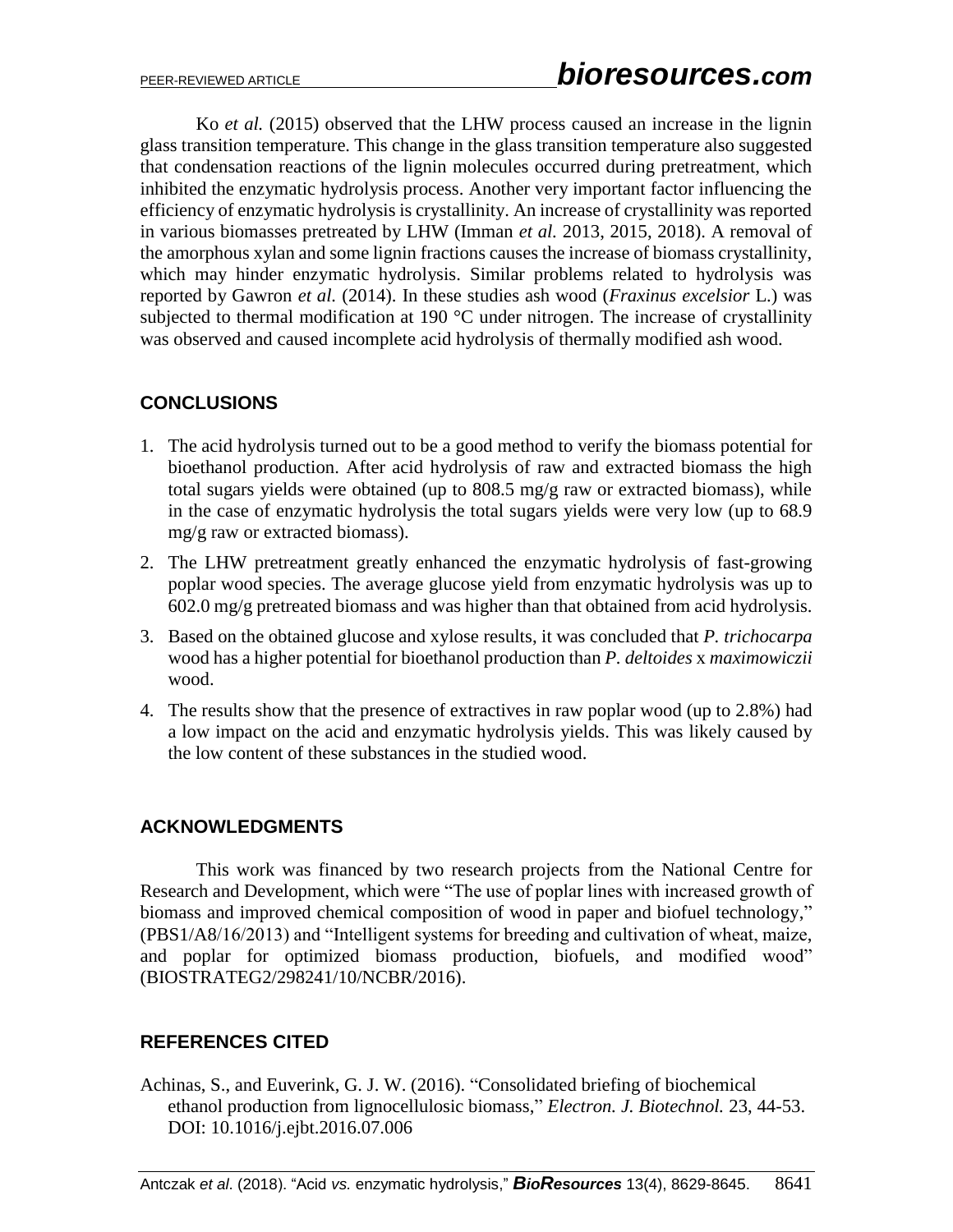- Adney, B., and Baker, J. (1996). *Measurement of cellulase activities* (NREL/TP-510- 42628), National Renewable Energy Laboratory, Golden, CO.
- Álvarez, C., Reyes-Sosa, F. M., and Díez, B. (2016). "Enzymatic hydrolysis of biomass from wood," *Microb. Biotechnol.* 9(2), 149-156. DOI: 10.1111/1751-7915.12346
- Alvira, P., Tomás-Pejó, E., Ballesteros, M., and Negro, M.J. (2010). "Pretreatment technologies for an efficient bioethanol production process based on enzymatic hydrolysis: A review," *Bioresour. Technol.* 101(13), 4851-4861. DOI: 10.1016/j.biortech.2009.11.093
- Antczak, A., Karpiński, S., Zawadzki, J., Radomski, A., Zielenkiewicz, T., and Sadrak, A. (2012). "Acidic cell wall hydrolysis as a method for determination of sugars profile in poplar wood material (*Populus* sp.)," in: *Physico-chemical Analysis of Lignocellulosic Materials, Part II*, J. Zawadzki, and B. Waliszewska (eds.), WULS-SGGW Press, Warsaw, Poland, pp. 17-32.
- Antczak, A., Radomski, A., and Zawadzki, J. (2006). "Benzene substitution in wood analysis," *Annals of Warsaw Agricultural University, Forestry and Wood Technology* 58, 15-19.
- Antczak,A., Spyszewska, N., Michałuszko, A., Kłosińska, T., and Archanowicz, E. (2014). "Acid hydrolysis of poplar wood (*Populus* sp.)," *Przem. Chem.* 93(8), 1428- 1431. DOI: 10.12916/przemchem.2014.1428
- Antczak, A., Świerkosz, R., Szeniawski, M., Marchwicka, M., Akus-Szylberg, F., Przybysz, P., and Zawadzki J. (2018). "The comparison of acid and enzymatic hydrolysis of pulp obtained from poplar wood (*Populus* sp.) by the Kraft method," *Drewno*. DOI: 10.12841/wood.1644-3985.D07.01
- Antczak, A., Ziętek, K., Marchwicka, M., Tylko, B., Gawkowski, A., Gawron, J., Drożdżek, M., and Zawadzki, J. (2016). "The sugars isolated from fast-growing poplar biomass (*Populus* sp.) as a raw material for production of bioethanol," *Przem. Chem.* 95(9), 1770-1773. DOI: 10.15199/62.2016.9.23
- El-Naggar, N. E-A., Deraz, S., and Khalil, A. (2014). "Bioethanol production from lignocellulosic feedstocks based on enzymatic hydrolysis: current status and recent developments," *Biotechnology* 13(1), 1-21. DOI: 10.3923/biotech.2014.1.21
- Fengel, D., and Wegener, G. (2003). *Wood: Chemistry, Ultrastructure, Reactions*, Verlag Kessel, Remagen, Germany.
- Gawron, J., Antczak, A., Borysiak, S., Zawadzki, J., and Kupczyk, A. (2014). "The study of glucose and xylose content by acid hydrolysis of ash wood (*Fraxinus excelsior* L.) after thermal modification in nitrogen by HPLC method," *BioResources* 9(2), 3197- 3210.
- Gírio, F. M., Fonseca, C., Carvalheiro, F., Duarte, L. C., Marques, S., and Bogel-Łukasik, R. (2010). "Hemicelluloses for fuel ethanol: A review," *Bioresour. Technol.* 101(13), 4775-4800. DOI: 10.1016/j.biortech.2010.01.088
- Gullón, P., Romaní, A., Vila, C., Garrote, G., and Parajó, J. C. (2012). "Potential of hydrothermal treatments in lignocellulose biorefineries," *Biofuel. Bioprod. Bior.*6, 219-232. DOI: 10.1002/bbb.339
- Harris, E. E., and Beglinger, E. (1946). "Madison wood sugar process," *Ind. Eng. Chem.* 38(9), 890-895. DOI: 10.1021/ie50441a012
- Harris, J., Baker, A., and Zerbe, J. (1984). "Two-stage, dilute sulfuric acid hydrolysis of hardwood for ethanol production," *Energy Biomass Wastes* 8, 1151-1170.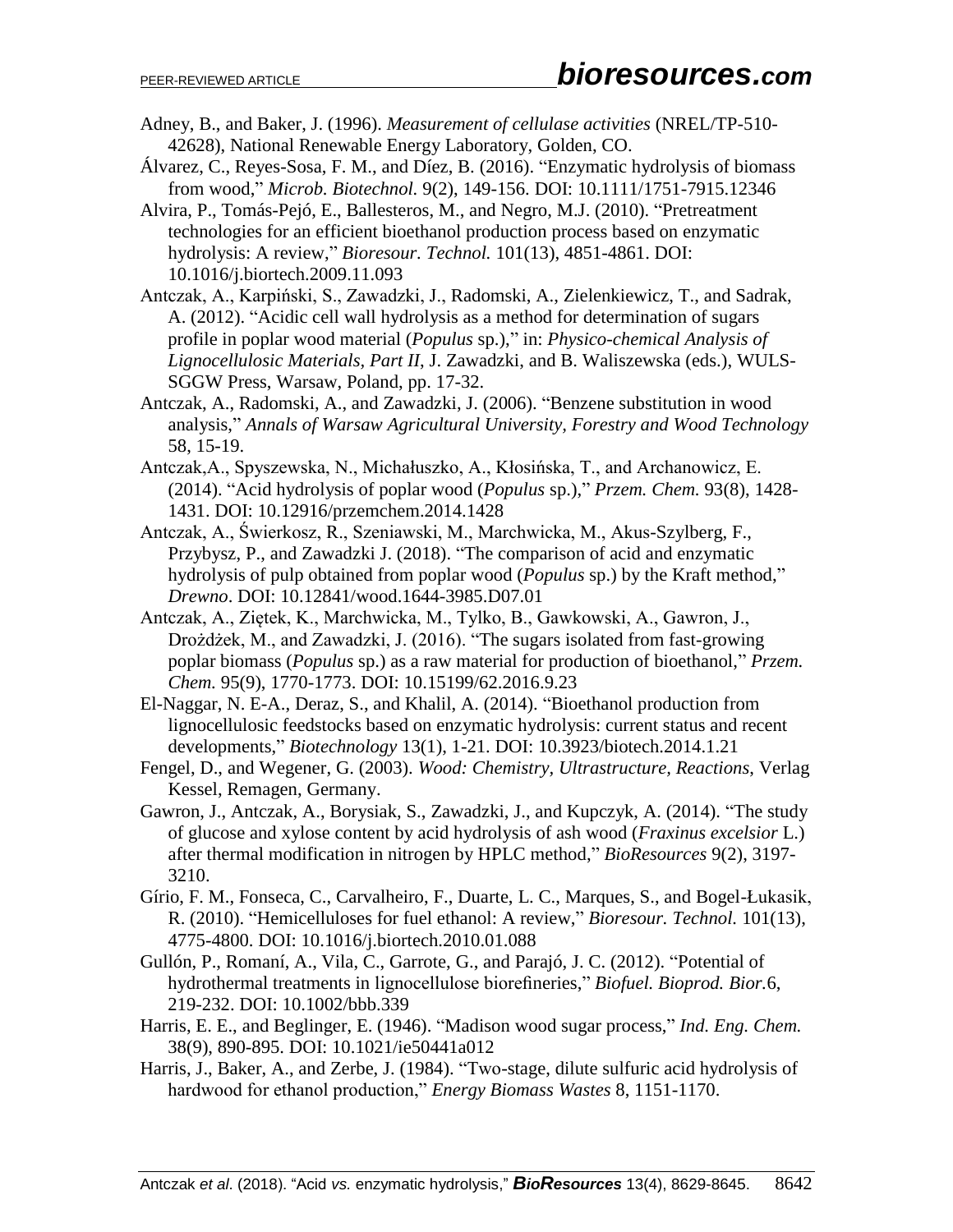- Iiyama, K., and Wallis, A.F.A. (1988). "An improved acetyl bromide procedure for determining lignin in woods and wood pulps," *Wood Sci. Technol.* 22(3), 271-280. DOI: 10.1007/BF00386022
- Imman, S., Arnthong, J., Burapatana, V., Laosiripojana, N., and Champreda, V. (2013). "Autohydrolysis of tropical agricultural residues by compressed liquid hot water pretreatment," *Appl. Biochem. Biotech.* 170(8), 1982-1995. DOI: 10.1007/s12010- 013-0320-1
- Imman, S., Arnthong, J., Burapatana, V., Laosiripojana, N., and Champreda, V. (2015). "Effects of acid and alkali promoters on compressed liquid hot water pretreatment of rice straw," *Bioresour. Technol.* 171, 29–36. DOI: 10.1016/j.biortech.2014.08.022
- Imman, S., Laosiripojana, N., and Champreda, V. (2018). "Effects of liquid hot water pretreatment on enzymatic hydrolysis and physicochemical changes of corncobs," *Appl. Biochem. Biotech.*184(2), 432-443. DOI: 10.1007/s12010-017-2541-1
- Johnson, D.B., Moore, W.E., and Zank, L.C. (1961). "The spectrophotometric determination of lignin in small wood samples," *TAPPI* 44(11), 793-798.
- Jӧnsson, L. J., Alriksson, B., and Nilvebrant, N-O. (2013). "Bioconversion of lignocellulose: inhibitors and detoxification," *Biotechnol. Biofuels* 6(1), 16-25. DOI: 10.1186/1754-6834-6-16
- Kim, Y., Mosier, N.S., and Ladisch, M.R. (2009). "Enzymatic digestion of liquid hot water pretreated hybrid poplar," *Biotechnol. Progr.* 25(2), 340-348. DOI: 10.1002/btpr.137
- Ko, J.K., Kim, Y., Ximenes, E., and Ladisch, M.R. (2015). "Effect of liquid hot water pretreatment severity on properties of hardwood lignin and enzymatic hydrolysis of cellulose," *Biotechnol*.*Bioeng.* 112(2), 252-262. DOI: 10.1002/bit.25349
- Krutul, D. (2002). *Exercises in Wood Chemistry and Selected Issues in Organic Chemistry*, WULS-SGGW, Warsaw, Poland.
- Krzyżaniak, M., Stolarski, M.J., Waliszewska, B., Szczukowski, S., Tworkowski, J., Załuski, D., and Śnieg, M. (2014). "Willow biomass as feedstock for an integrated multi-product biorefinery," *Ind. Crop. Prod.*58, 230-237. DOI: 10.1016/j.indcrop.2014.04.033
- Kumar, P., Barrett, D.M., Delwiche, M.J., and Stroeve, P. (2009). "Methods for pretreatment of lignocellulosic biomass for efficient hydrolysis and biofuel production," *Ind. Eng. Chem. Res.* 48(8), 3713-3729. DOI: 10.1021/ie801542g
- Labrecque, M., and Teodorescu, T.I. (2005). "Field performance and biomass production of 12 willow and poplar clones in short-rotation coppice in southern Quebec (Canada),"*Biomass Bioenerg.* 29(1), 1-9. DOI: 10.1016/j.biombioe.2004.12.004
- Li, M., Cao, S., Meng, X., Studer, M., Wyman, C.E., Ragauskas, A.J., and Pu, Y. (2017). "The effect of liquid hot water pretreatment on the chemical–structural alteration and the reduced recalcitrance in poplar," *Biotechnol. Biofuels* 10, 237-249. DOI:10.1186/s13068-017-0926-6
- Li, X., Lu, J., Zhao, J., and Qu, Y. (2014). "Characteristics of corn stover pretreated with liquid hot water and fed-batch semi-simultaneous saccharification and fermentation for bioethanol production," *PLoS One* 9. DOI: 10.1371/journal.pone.0095455
- Li, Z., Yu, Y., Sun, J., Li, D., Huang, Y., and Feng, Y. (2016). "Effect of extractives on digestibility of cellulose in corn stover with liquid hot water pretreatment," *BioResources* 11(1), 54-70. DOI: 10.15376/biores.11.1.54-70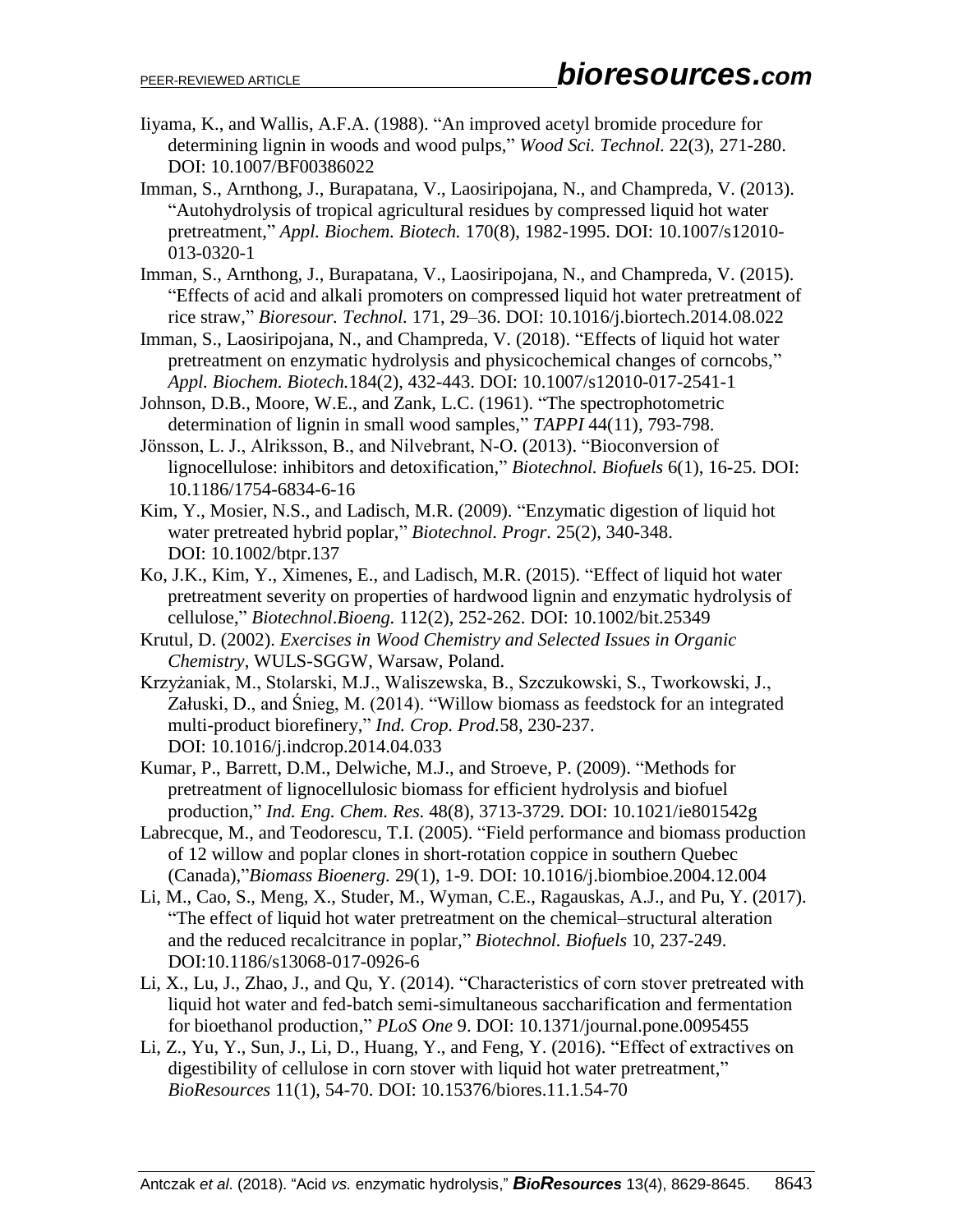- Lu, J., Li, X.Z., Zhao, J., and Qu, Y. (2012). "Enzymatic saccharification and ethanol fermentation of reed pretreated with liquid hot water," *J. Biomed. Biotechnol.* 2012, 1-9. DOI: 10.1155/2012/276278
- Lu, X., Zheng, X., Li, X., and Zhao, J. (2016). "Adsorption and mechanism of cellulase enzymes onto lignin isolated from corn stover pretreated with liquid hot water," *Biotechnol. Biofuels* 9, 118-129. DOI:10.1186/s13068-016-0531-0
- Luo, C., Brink, D.L., and Blanch, H.W. (2002). "Identification of potential fermentation inhibitors in conversion of hybrid poplar hydrolyzate to ethanol," *Biomass Bioenerg.*  22(2), 125-138. DOI: 10.1016/S0961-9534(01)00061-7
- Luo, Y., Li, Z., Li, X., Liu, X., Fan, J., Clark, J. H., and Hu, Ch. (2018). "The production of furfural directly from hemicellulose in lignocellulosic biomass: A review," *Catal. Today*. DOI: 10.1016/j.cattod.2018.06.042
- Marchwicka, M. M., Radomski, A., Antczak, A., Szadkowski, J., Lewandowska, A., Szadkowska, D., Zielenkiewicz, T., Drożdżek, M., and Archanowicz, E. I. (2015). "Effect of poplar (*Populus* sp.) biomass pretreatment on the yield of its enzymatic hydrolysis," *Przem. Chem.*9 4(5), 814-817. DOI: 10.15199/62.2015.5.34
- Michelin, M., and Teixeira, J.A. (2016). "Liquid hot water pretreatment of multi feedstocks and enzymatic hydrolysis of solids obtained thereof," *Bioresour. Technol.*  216, 862-869. DOI:10.1016/j.biortech.2016.06.018
- Pettersen, R.C. (1984). "The chemical composition of wood," in: *The Chemistry of Solid Wood*, R.M. Rowell (ed.), ACS Publications, Washington, DC, pp. 57-126.
- Saeman, J.F., Moore, W.E., Mitchell, R.L., and Millet, M.A. (1954). "Techniques for the determination of pulp constituents by quantitative paper chromatography," *TAPPI* 37(8), 336-343.
- Sannigrahi, P., Ragauskas, A.J., and Tuskan, G.A. (2010). "Poplar as a feedstock for biofuels: A review of compositional characteristic," *Biofuel.Bioprod. Bior.* 4(2), 209- 226. DOI:10.1002/bbb.206
- Sluiter, A., Hames, B., Hyman, D., Payne, C., Ruiz, R., Scarlata, C., Sluiter, J., Templeton, D., and Wolfe, J. (2008a). *Determination of Total Solids in Biomass and Total Dissolved Solids in Liquid Process Samples* (NREL/TP-510-24621),National Renewable Energy Laboratory, Golden, CO.
- Sluiter, A., Ruiz, R., Scarlata, C., Sluiter, J., and Templeton, D. (2008b). *Determination of Extractives in Biomass* (NREL/TP-510-42619),National Renewable Energy Laboratory, Golden, CO.
- Smit, A.T., and Huijgen, W.J.J. (2017). "The promotional effect of water-soluble extractives on the enzymatic cellulose hydrolysis of pretreated wheat straw," *Bioresour. Technol.* 243, 994-999. DOI: 10.1016/j.biortech.2017.07.072
- Sreenath, H. K., Koegel, R. G., Moldes, A. B., Jeffries, T. W., and Straub, R. J. (1999). "Enzymic saccharification of alfalfa fibre after liquid hot water pretreatment," *Process Biochem.*35, 33-41.
- Stolarski, M.J., Krzyżaniak, M., Waliszewska, B., Szczukowski, S., Tworkowski, J., and Zborowska, M. (2013). "Lignocellulosic biomass derived from agricultural land as industrial and energy feedstock," *Drewno* 56(189), 5-23. DOI: 10.12841/wood.1644- 3985.027.01
- Szadkowska, D., Radomski, A., Derewiaka, D., Lewandowska, A., Drożdżek, M., Zawadzki, J., Pietrykowski, M., and Zielenkiewicz, T. (2016)."Chromatographic analysis of extracts isolated from different poplar species as potential inhibitors of